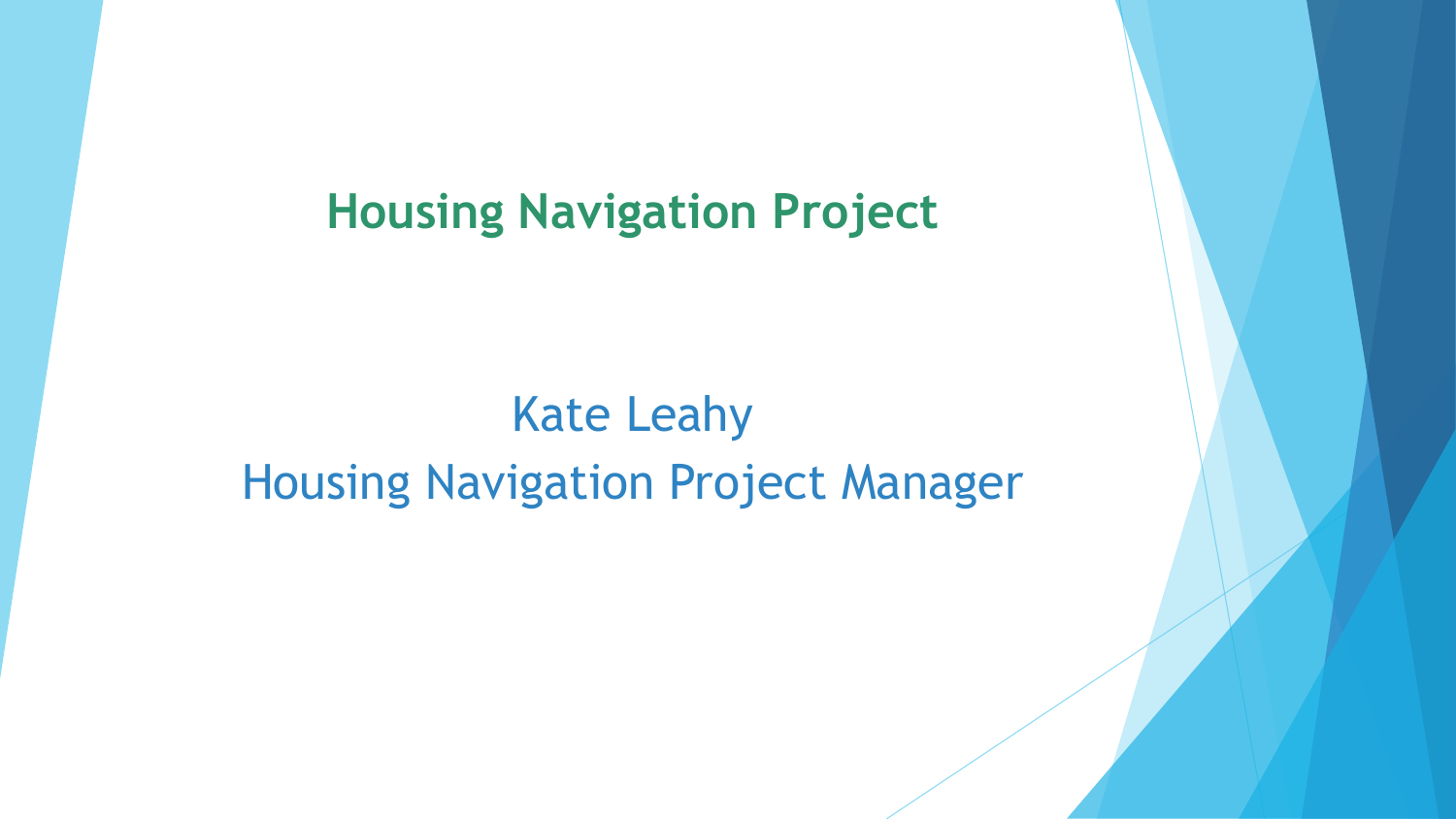#### **Project Overview**

- DCA Innovation Grant
- 18-month Project Beginning January 2022
- Goals

Bridge a gap that will bring greater access to affordable housing to those most economically challenged in New Jersey.

Aims to strengthen services that connect people with available housing and the capacity for program coordination throughout the state.

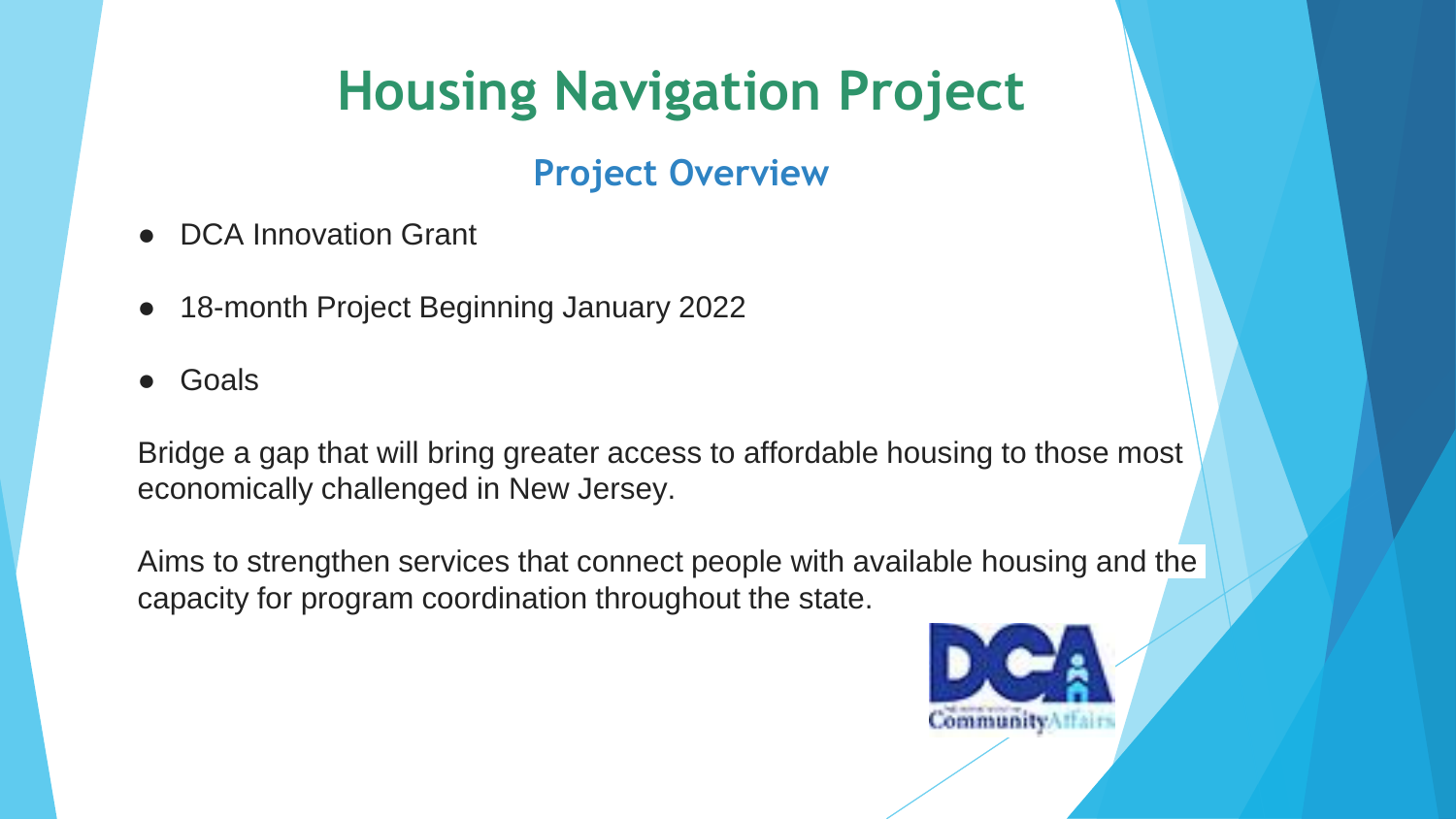The project encompasses a three-part approach:

#### ○ **Phase 1: Best Practice Research**

Housing Navigation Best Practices Report, Library and Toolkit based on both nationwide and local research.

Focus Groups to examine barriers to service delivery through the eyes of people with lived experience.

#### ○ **Phase 2: Multi-sector stakeholder collaborative**

Develop stakeholder collaborative to examine research in effort to identify promising innovations and develop guidelines that will improve service delivery

#### ○ **Phase 3: Implementation for Sustainable Change**

Develop and implementation strategy and recommendation for sustainable change that include funding, reporting and training.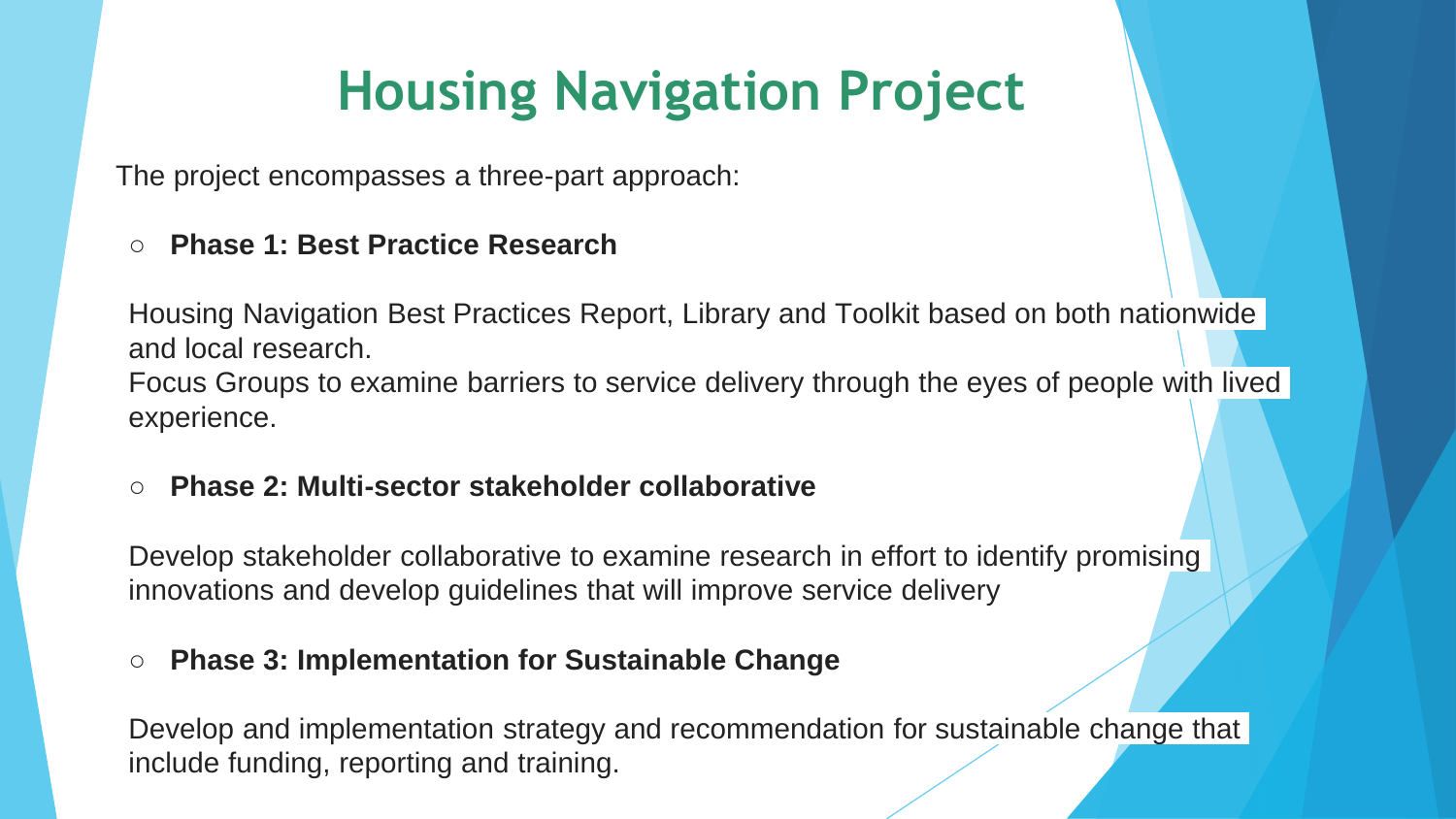**National Research Housing Navigation Project**

**Shelley Samuels, MPA- Principal SRS Strategic Associates, LLC ssamuels@srsstrategic.com www.srsstrategic.com**

**732-673-2472**